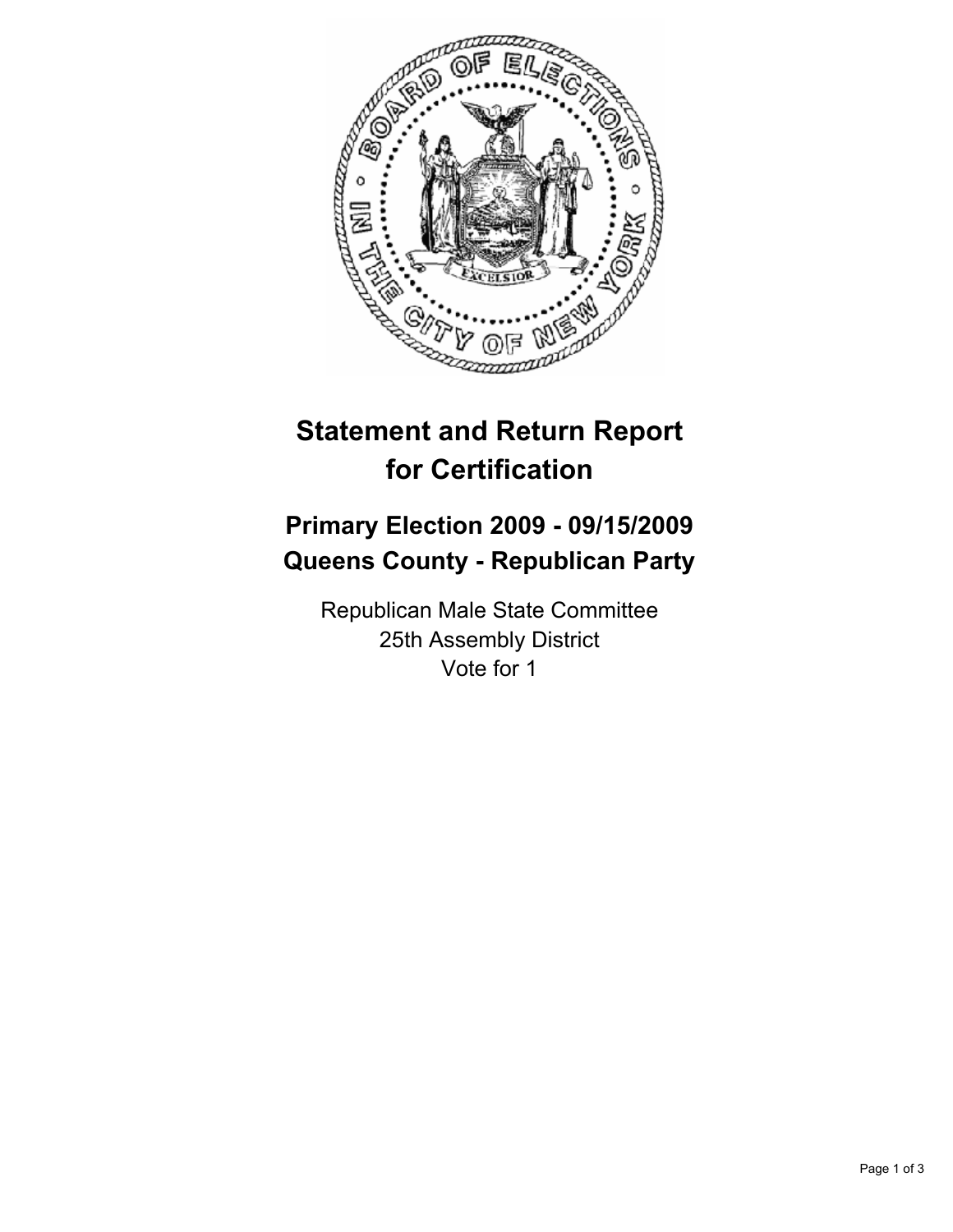

## **Assembly District 25**

| <b>STEPHEN GRAVES</b>              | 187      |
|------------------------------------|----------|
| AFFIDAVIT<br><b>HOWARD T DUFFY</b> | 4<br>171 |
| ABSENTEE/MILITARY                  | 23       |
| <b>EMERGENCY</b>                   |          |